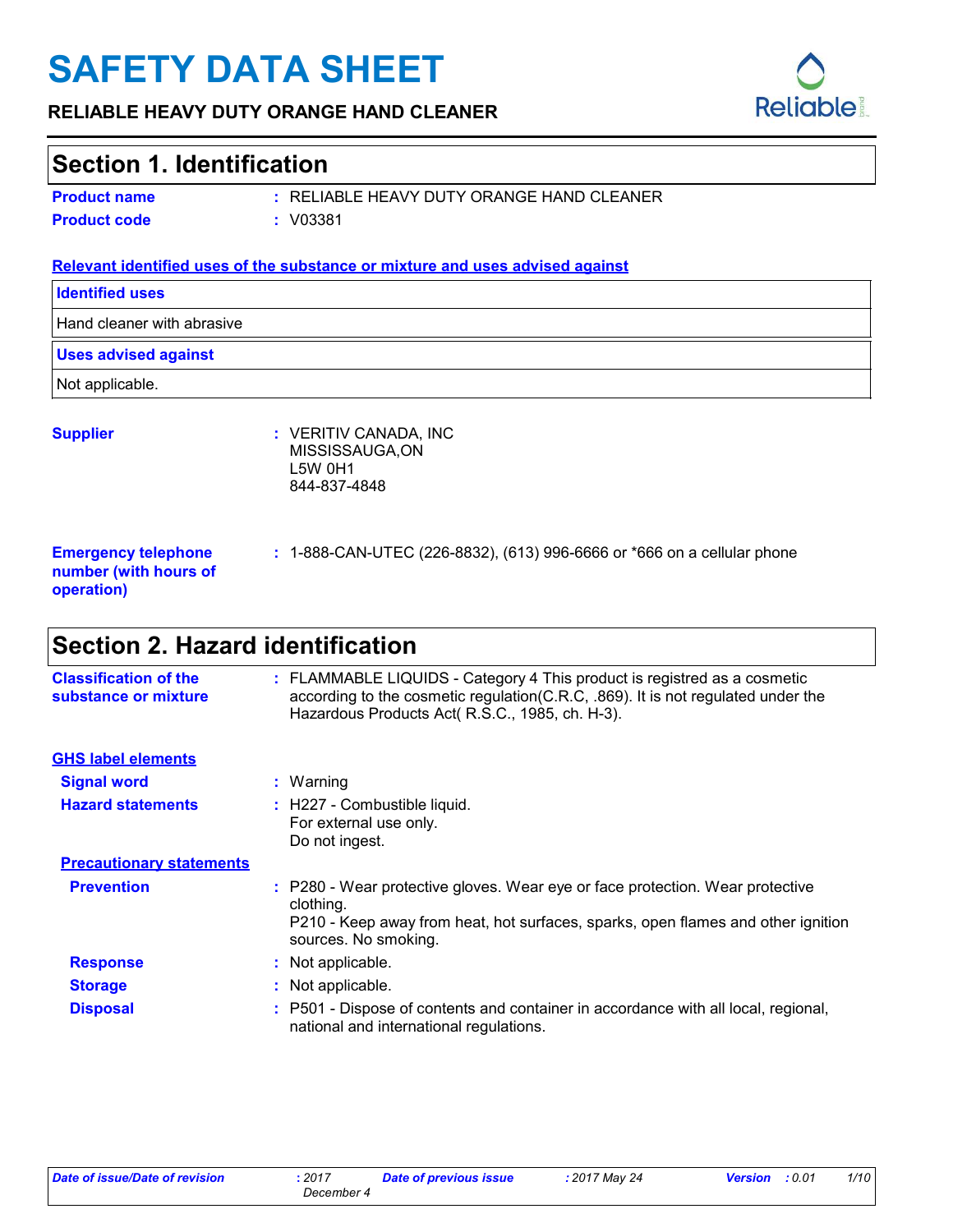### **Section 3. Composition/information on ingredients**

**Substance/mixture :**

: Mixture

**There are no ingredients present which, within the current knowledge of the supplier and in the concentrations applicable, are classified as hazardous to health or the environment and hence require reporting in this section.**

**Occupational exposure limits, if available, are listed in Section 8.**

### **Section 4. First-aid measures**

| <b>Description of necessary first aid measures</b> |  |  |  |  |
|----------------------------------------------------|--|--|--|--|
|----------------------------------------------------|--|--|--|--|

| <b>Eye contact</b>  | : Immediately flush eyes with plenty of water, occasionally lifting the upper and lower<br>eyelids. Check for and remove any contact lenses. Continue to rinse for at least 10<br>minutes. Get medical attention if irritation occurs.                                                                                                                                                                                                                                                                                                                                                                                                                                                                                                                                                                                       |
|---------------------|------------------------------------------------------------------------------------------------------------------------------------------------------------------------------------------------------------------------------------------------------------------------------------------------------------------------------------------------------------------------------------------------------------------------------------------------------------------------------------------------------------------------------------------------------------------------------------------------------------------------------------------------------------------------------------------------------------------------------------------------------------------------------------------------------------------------------|
| <b>Inhalation</b>   | : Remove victim to fresh air and keep at rest in a position comfortable for breathing.<br>If not breathing, if breathing is irregular or if respiratory arrest occurs, provide<br>artificial respiration or oxygen by trained personnel. It may be dangerous to the<br>person providing aid to give mouth-to-mouth resuscitation. Get medical attention if<br>adverse health effects persist or are severe. If unconscious, place in recovery<br>position and get medical attention immediately. Maintain an open airway. Loosen<br>tight clothing such as a collar, tie, belt or waistband.                                                                                                                                                                                                                                 |
| <b>Skin contact</b> | : Flush contaminated skin with plenty of water. Remove contaminated clothing and<br>shoes. Get medical attention if symptoms occur. Wash clothing before reuse.<br>Clean shoes thoroughly before reuse.                                                                                                                                                                                                                                                                                                                                                                                                                                                                                                                                                                                                                      |
| <b>Ingestion</b>    | : Wash out mouth with water. Remove dentures if any. Remove victim to fresh air<br>and keep at rest in a position comfortable for breathing. If material has been<br>swallowed and the exposed person is conscious, give small quantities of water to<br>drink. Stop if the exposed person feels sick as vomiting may be dangerous. Do not<br>induce vomiting unless directed to do so by medical personnel. If vomiting occurs,<br>the head should be kept low so that vomit does not enter the lungs. Get medical<br>attention if adverse health effects persist or are severe. Never give anything by<br>mouth to an unconscious person. If unconscious, place in recovery position and get<br>medical attention immediately. Maintain an open airway. Loosen tight clothing such<br>as a collar, tie, belt or waistband. |

|                                       | <b>Most important symptoms/effects, acute and delayed</b>                                                                      |
|---------------------------------------|--------------------------------------------------------------------------------------------------------------------------------|
| <b>Potential acute health effects</b> |                                                                                                                                |
| Eye contact                           | : No known significant effects or critical hazards.                                                                            |
| <b>Inhalation</b>                     | : No known significant effects or critical hazards.                                                                            |
| <b>Skin contact</b>                   | : No known significant effects or critical hazards.                                                                            |
| <b>Ingestion</b>                      | : No known significant effects or critical hazards.                                                                            |
| <b>Over-exposure signs/symptoms</b>   |                                                                                                                                |
| <b>Eye contact</b>                    | : No specific data.                                                                                                            |
| <b>Inhalation</b>                     | : No specific data.                                                                                                            |
| <b>Skin contact</b>                   | : No specific data.                                                                                                            |
| <b>Ingestion</b>                      | : No specific data.                                                                                                            |
|                                       | Indication of immediate medical attention and special treatment needed, if necessary                                           |
| <b>Notes to physician</b>             | : Treat symptomatically. Contact poison treatment specialist immediately if large<br>quantities have been ingested or inhaled. |
| <b>Specific treatments</b>            | : No specific treatment.                                                                                                       |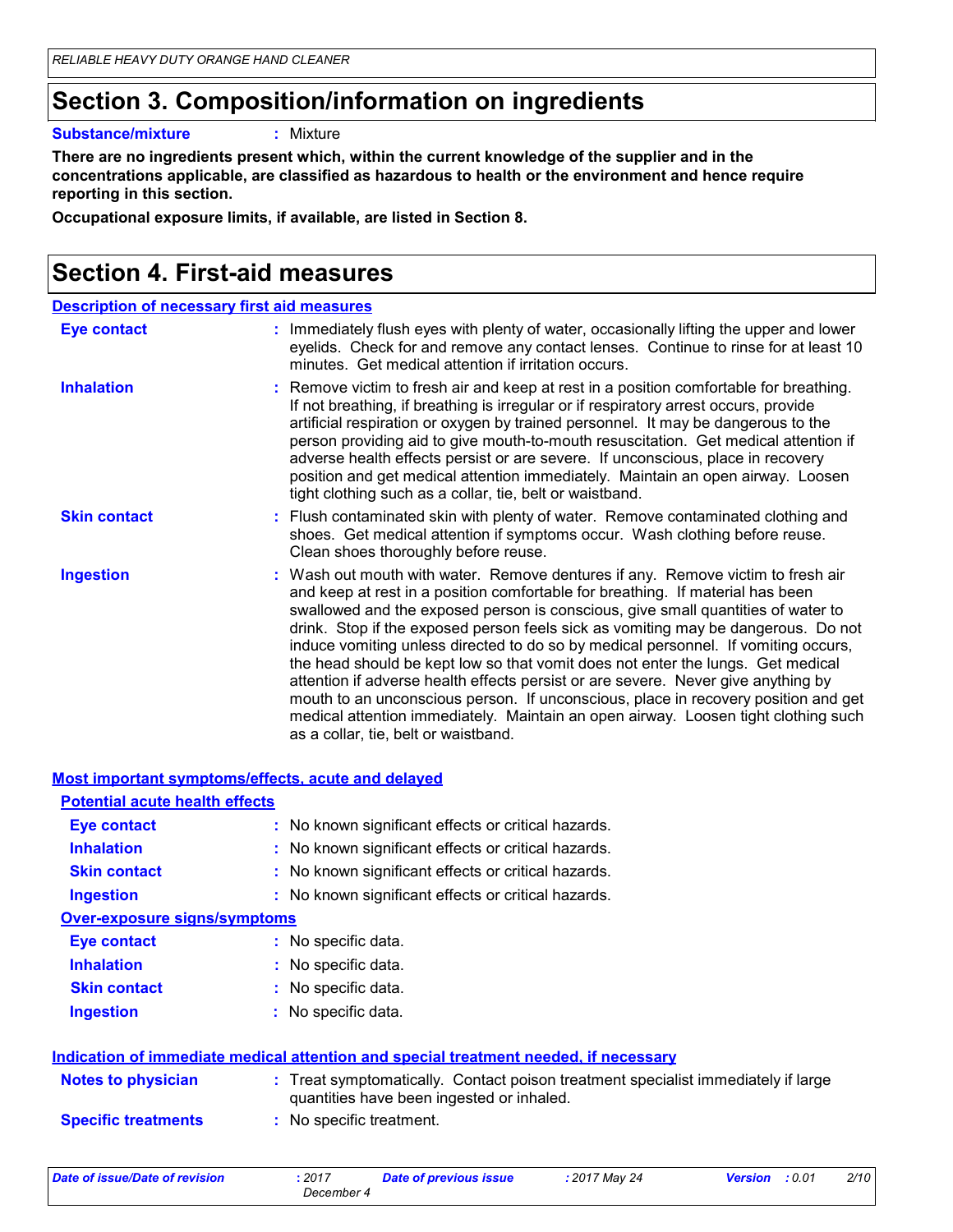### **Section 4. First-aid measures**

**Section 5. Fire-fighting measures**

**Protection of first-aiders** : No action shall be taken involving any personal risk or without suitable training. It may be dangerous to the person providing aid to give mouth-to-mouth resuscitation.

#### **See toxicological information (Section 11)**

| <b>Extinguishing media</b>                               |                                                                                                                                                                                                                                                                                                                               |
|----------------------------------------------------------|-------------------------------------------------------------------------------------------------------------------------------------------------------------------------------------------------------------------------------------------------------------------------------------------------------------------------------|
| <b>Suitable extinguishing</b><br>media                   | : Use dry chemical, $CO2$ , water spray (fog) or foam.                                                                                                                                                                                                                                                                        |
| <b>Unsuitable extinguishing</b><br>media                 | : Do not use water jet.                                                                                                                                                                                                                                                                                                       |
| <b>Specific hazards arising</b><br>from the chemical     | : Combustible liquid. In a fire or if heated, a pressure increase will occur and the<br>container may burst, with the risk of a subsequent explosion. Runoff to sewer may<br>create fire or explosion hazard.                                                                                                                 |
| <b>Hazardous thermal</b><br>decomposition products       | : Decomposition products may include the following materials:<br>carbon dioxide<br>carbon monoxide                                                                                                                                                                                                                            |
| <b>Special protective actions</b><br>for fire-fighters   | : Promptly isolate the scene by removing all persons from the vicinity of the incident if<br>there is a fire. No action shall be taken involving any personal risk or without<br>suitable training. Move containers from fire area if this can be done without risk.<br>Use water spray to keep fire-exposed containers cool. |
| <b>Special protective</b><br>equipment for fire-fighters | : Fire-fighters should wear appropriate protective equipment and self-contained<br>breathing apparatus (SCBA) with a full face-piece operated in positive pressure<br>mode.                                                                                                                                                   |

### **Section 6. Accidental release measures**

|                                                              | <b>Personal precautions, protective equipment and emergency procedures</b>                                                                                                                                                                                                                                                                                                                                                                                                                      |
|--------------------------------------------------------------|-------------------------------------------------------------------------------------------------------------------------------------------------------------------------------------------------------------------------------------------------------------------------------------------------------------------------------------------------------------------------------------------------------------------------------------------------------------------------------------------------|
| For non-emergency<br>personnel                               | : No action shall be taken involving any personal risk or without suitable training.<br>Evacuate surrounding areas. Keep unnecessary and unprotected personnel from<br>entering. Do not touch or walk through spilled material. Shut off all ignition sources.<br>No flares, smoking or flames in hazard area. Avoid breathing vapor or mist.<br>Provide adequate ventilation. Wear appropriate respirator when ventilation is<br>inadequate. Put on appropriate personal protective equipment. |
|                                                              | For emergency responders : If specialized clothing is required to deal with the spillage, take note of any<br>information in Section 8 on suitable and unsuitable materials. See also the<br>information in "For non-emergency personnel".                                                                                                                                                                                                                                                      |
| <b>Environmental precautions</b>                             | : Avoid dispersal of spilled material and runoff and contact with soil, waterways,<br>drains and sewers. Inform the relevant authorities if the product has caused<br>environmental pollution (sewers, waterways, soil or air).                                                                                                                                                                                                                                                                 |
| <b>Methods and materials for containment and cleaning up</b> |                                                                                                                                                                                                                                                                                                                                                                                                                                                                                                 |
| <b>Small spill</b>                                           | : Stop leak if without risk. Move containers from spill area. Use spark-proof tools and<br>explosion-proof equipment. Dilute with water and mop up if water-soluble.<br>Alternatively, or if water-insoluble, absorb with an inert dry material and place in an<br>appropriate waste disposal container. Dispose of via a licensed waste disposal<br>contractor.                                                                                                                                |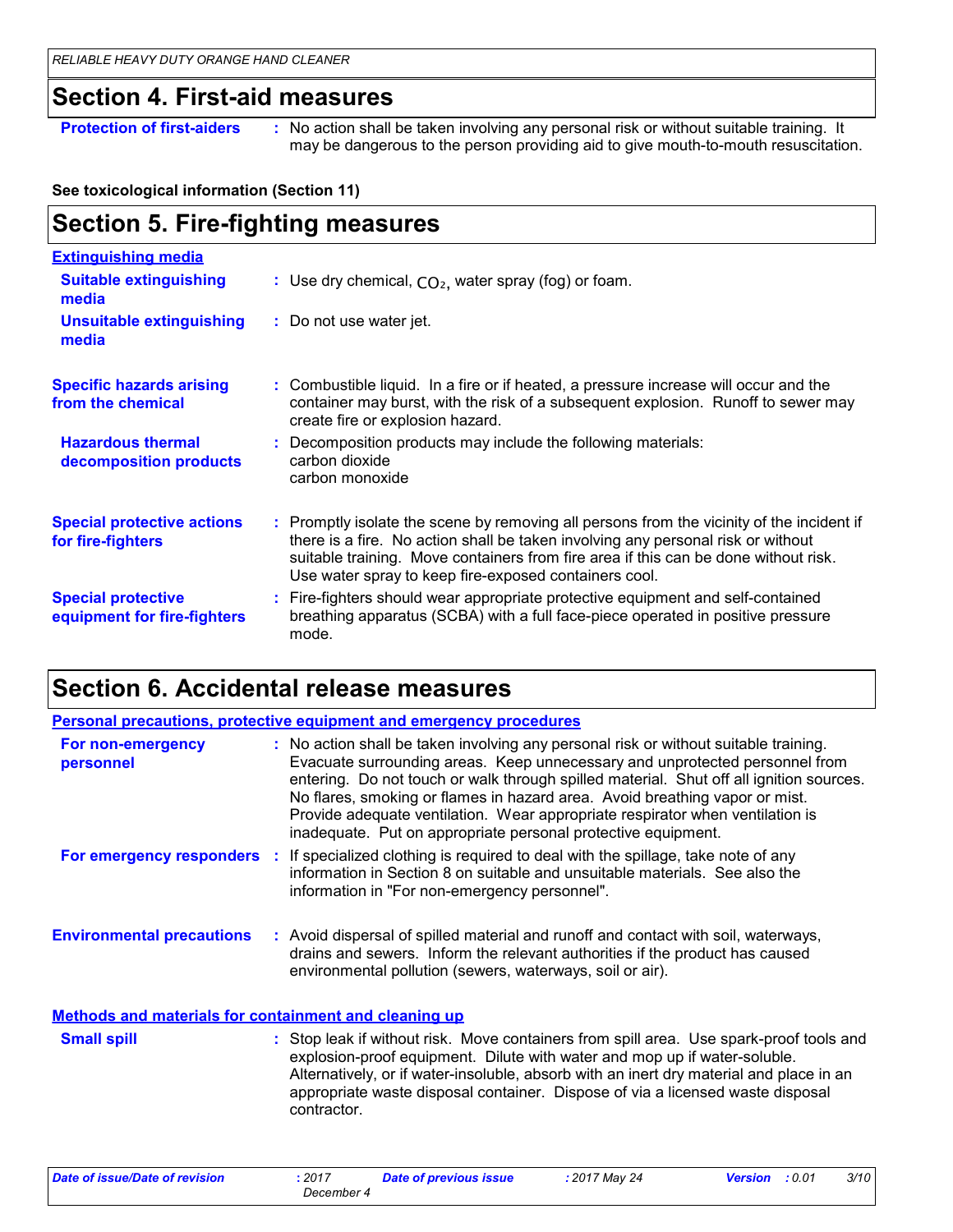### **Section 6. Accidental release measures**

: Stop leak if without risk. Move containers from spill area. Use spark-proof tools and explosion-proof equipment. Approach release from upwind. Prevent entry into sewers, water courses, basements or confined areas. Wash spillages into an effluent treatment plant or proceed as follows. Contain and collect spillage with noncombustible, absorbent material e.g. sand, earth, vermiculite or diatomaceous earth and place in container for disposal according to local regulations (see Section 13). Dispose of via a licensed waste disposal contractor. Contaminated absorbent material may pose the same hazard as the spilled product. Note: see Section 1 for emergency contact information and Section 13 for waste disposal. **Large spill :**

### **Section 7. Handling and storage**

| <b>Precautions for safe handling</b>                                             |                                                                                                                                                                                                                                                                                                                                                                                                                                                                                                                                                                                                                                                                                                                                                                                                 |
|----------------------------------------------------------------------------------|-------------------------------------------------------------------------------------------------------------------------------------------------------------------------------------------------------------------------------------------------------------------------------------------------------------------------------------------------------------------------------------------------------------------------------------------------------------------------------------------------------------------------------------------------------------------------------------------------------------------------------------------------------------------------------------------------------------------------------------------------------------------------------------------------|
| <b>Protective measures</b>                                                       | : Put on appropriate personal protective equipment (see Section 8). Do not ingest.<br>Avoid contact with eyes, skin and clothing. Avoid breathing vapor or mist. Use only<br>with adequate ventilation. Wear appropriate respirator when ventilation is<br>inadequate. Do not enter storage areas and confined spaces unless adequately<br>ventilated. Keep in the original container or an approved alternative made from a<br>compatible material, kept tightly closed when not in use. Store and use away from<br>heat, sparks, open flame or any other ignition source. Use explosion-proof electrical<br>(ventilating, lighting and material handling) equipment. Use only non-sparking tools.<br>Empty containers retain product residue and can be hazardous. Do not reuse<br>container. |
| <b>Advice on general</b><br>occupational hygiene                                 | : Eating, drinking and smoking should be prohibited in areas where this material is<br>handled, stored and processed. Workers should wash hands and face before<br>eating, drinking and smoking. Remove contaminated clothing and protective<br>equipment before entering eating areas. See also Section 8 for additional<br>information on hygiene measures.                                                                                                                                                                                                                                                                                                                                                                                                                                   |
| <b>Conditions for safe storage,</b><br>including any<br><i>incompatibilities</i> | : Store in accordance with local regulations. Store in a segregated and approved<br>area. Store in original container protected from direct sunlight in a dry, cool and well-<br>ventilated area, away from incompatible materials (see Section 10) and food and<br>drink. Eliminate all ignition sources. Separate from oxidizing materials. Keep<br>container tightly closed and sealed until ready for use. Containers that have been<br>opened must be carefully resealed and kept upright to prevent leakage. Do not<br>store in unlabeled containers. Use appropriate containment to avoid environmental<br>contamination.                                                                                                                                                                |

# **Section 8. Exposure controls/personal protection**

# **Control parameters**

| <b>Occupational exposure limits</b>        |                      |                                                                                                                                                                                                                                                                                                                                                                                         |               |                          |      |
|--------------------------------------------|----------------------|-----------------------------------------------------------------------------------------------------------------------------------------------------------------------------------------------------------------------------------------------------------------------------------------------------------------------------------------------------------------------------------------|---------------|--------------------------|------|
| None.                                      |                      |                                                                                                                                                                                                                                                                                                                                                                                         |               |                          |      |
| <b>Appropriate engineering</b><br>controls |                      | : Use only with adequate ventilation. Use process enclosures, local exhaust<br>ventilation or other engineering controls to keep worker exposure to airborne<br>contaminants below any recommended or statutory limits. The engineering controls<br>also need to keep gas, vapor or dust concentrations below any lower explosive<br>limits. Use explosion-proof ventilation equipment. |               |                          |      |
| <b>Environmental exposure</b><br>controls  |                      | : Emissions from ventilation or work process equipment should be checked to ensure<br>they comply with the requirements of environmental protection legislation. In some<br>cases, fume scrubbers, filters or engineering modifications to the process<br>equipment will be necessary to reduce emissions to acceptable levels.                                                         |               |                          |      |
| Date of issue/Date of revision             | : 2017<br>December 4 | <b>Date of previous issue</b>                                                                                                                                                                                                                                                                                                                                                           | : 2017 May 24 | : 0.01<br><b>Version</b> | 4/10 |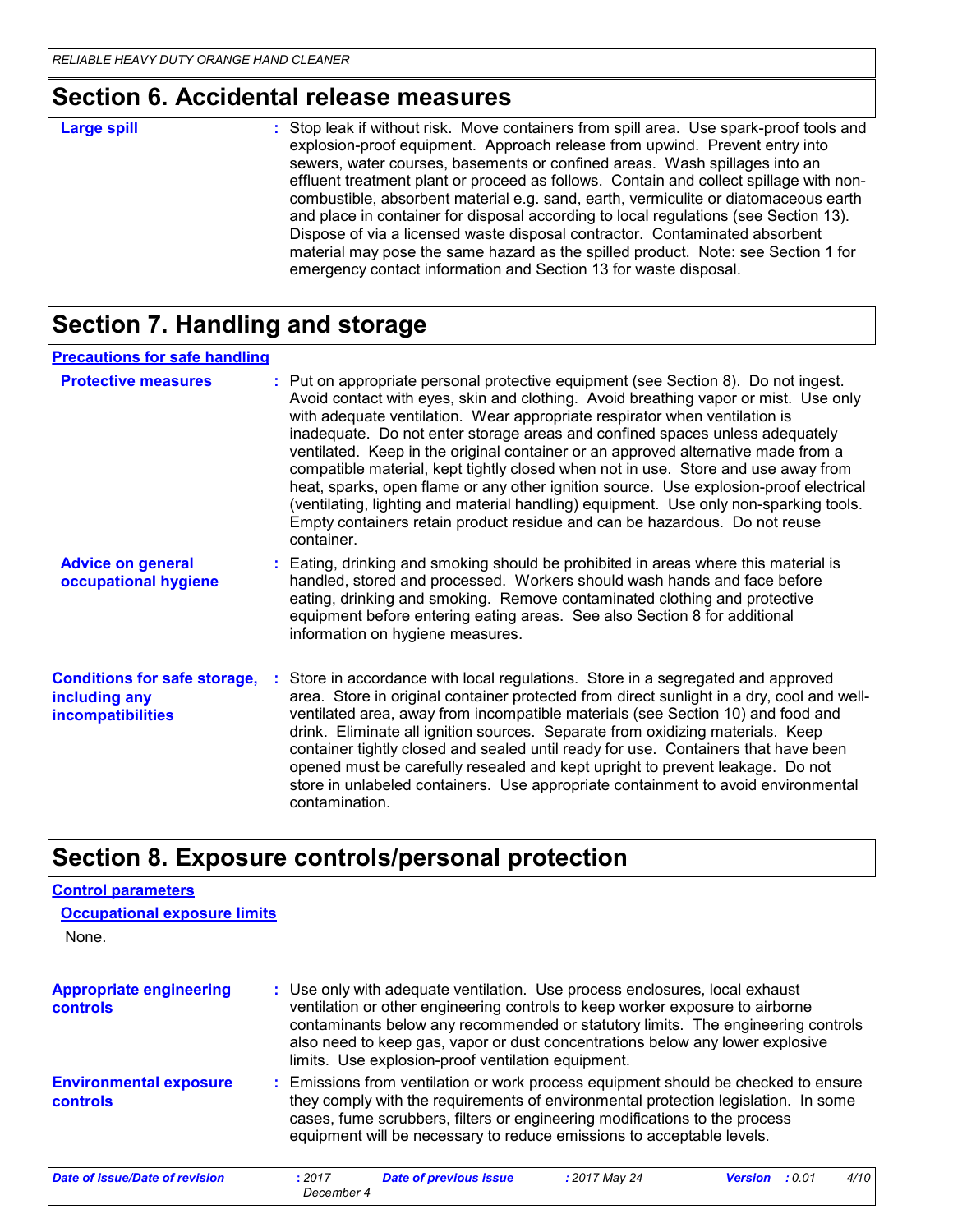### **Section 8. Exposure controls/personal protection**

#### **Individual protection measures**

| <b>Hygiene measures</b>       | : Wash hands, forearms and face thoroughly after handling chemical products, before<br>eating, smoking and using the lavatory and at the end of the working period.<br>Appropriate techniques should be used to remove potentially contaminated clothing.<br>Wash contaminated clothing before reusing. Ensure that eyewash stations and<br>safety showers are close to the workstation location.                                                                                                                                                                                                                         |
|-------------------------------|---------------------------------------------------------------------------------------------------------------------------------------------------------------------------------------------------------------------------------------------------------------------------------------------------------------------------------------------------------------------------------------------------------------------------------------------------------------------------------------------------------------------------------------------------------------------------------------------------------------------------|
| <b>Eye/face protection</b>    | Safety eyewear complying with an approved standard should be used when a risk<br>assessment indicates this is necessary to avoid exposure to liquid splashes, mists,<br>gases or dusts. If contact is possible, the following protection should be worn,<br>unless the assessment indicates a higher degree of protection: safety glasses with<br>side-shields.                                                                                                                                                                                                                                                           |
| <b>Skin protection</b>        |                                                                                                                                                                                                                                                                                                                                                                                                                                                                                                                                                                                                                           |
| <b>Hand protection</b>        | : Chemical-resistant, impervious gloves complying with an approved standard should<br>be worn at all times when handling chemical products if a risk assessment indicates<br>this is necessary. Considering the parameters specified by the glove manufacturer,<br>check during use that the gloves are still retaining their protective properties. It<br>should be noted that the time to breakthrough for any glove material may be<br>different for different glove manufacturers. In the case of mixtures, consisting of<br>several substances, the protection time of the gloves cannot be accurately<br>estimated. |
| <b>Body protection</b>        | Personal protective equipment for the body should be selected based on the task<br>being performed and the risks involved and should be approved by a specialist<br>before handling this product.                                                                                                                                                                                                                                                                                                                                                                                                                         |
| <b>Other skin protection</b>  | Appropriate footwear and any additional skin protection measures should be<br>selected based on the task being performed and the risks involved and should be<br>approved by a specialist before handling this product.                                                                                                                                                                                                                                                                                                                                                                                                   |
| <b>Respiratory protection</b> | Based on the hazard and potential for exposure, select a respirator that meets the<br>appropriate standard or certification. Respirators must be used according to a<br>respiratory protection program to ensure proper fitting, training, and other important<br>aspects of use.                                                                                                                                                                                                                                                                                                                                         |

# **Section 9. Physical and chemical properties**

| <b>Appearance</b>                               |                                                                   |
|-------------------------------------------------|-------------------------------------------------------------------|
| <b>Physical state</b>                           | $:$ Liquid. [Gel]                                                 |
| <b>Color</b>                                    | : Grayish-white.                                                  |
| Odor                                            | $:$ Orange.                                                       |
| <b>Odor threshold</b>                           | : Not available.                                                  |
| рH                                              | $: 7.8$ to 8                                                      |
| <b>Melting point</b>                            | : Not available.                                                  |
| <b>Boiling point</b>                            | : Not available.                                                  |
| <b>Flash point</b>                              | : Closed cup: $75^{\circ}$ C (167 $^{\circ}$ F) [Pensky-Martens.] |
| <b>Evaporation rate</b>                         | : Not available.                                                  |
| <b>Flammability (solid, gas)</b>                | : Not available.                                                  |
| Lower and upper explosive<br>(flammable) limits | : Not available.                                                  |
| <b>Vapor pressure</b>                           | : Not available.                                                  |
| <b>Vapor density</b>                            | : Not available.                                                  |
| <b>Relative density</b>                         | $: 1.1$ to 1.15                                                   |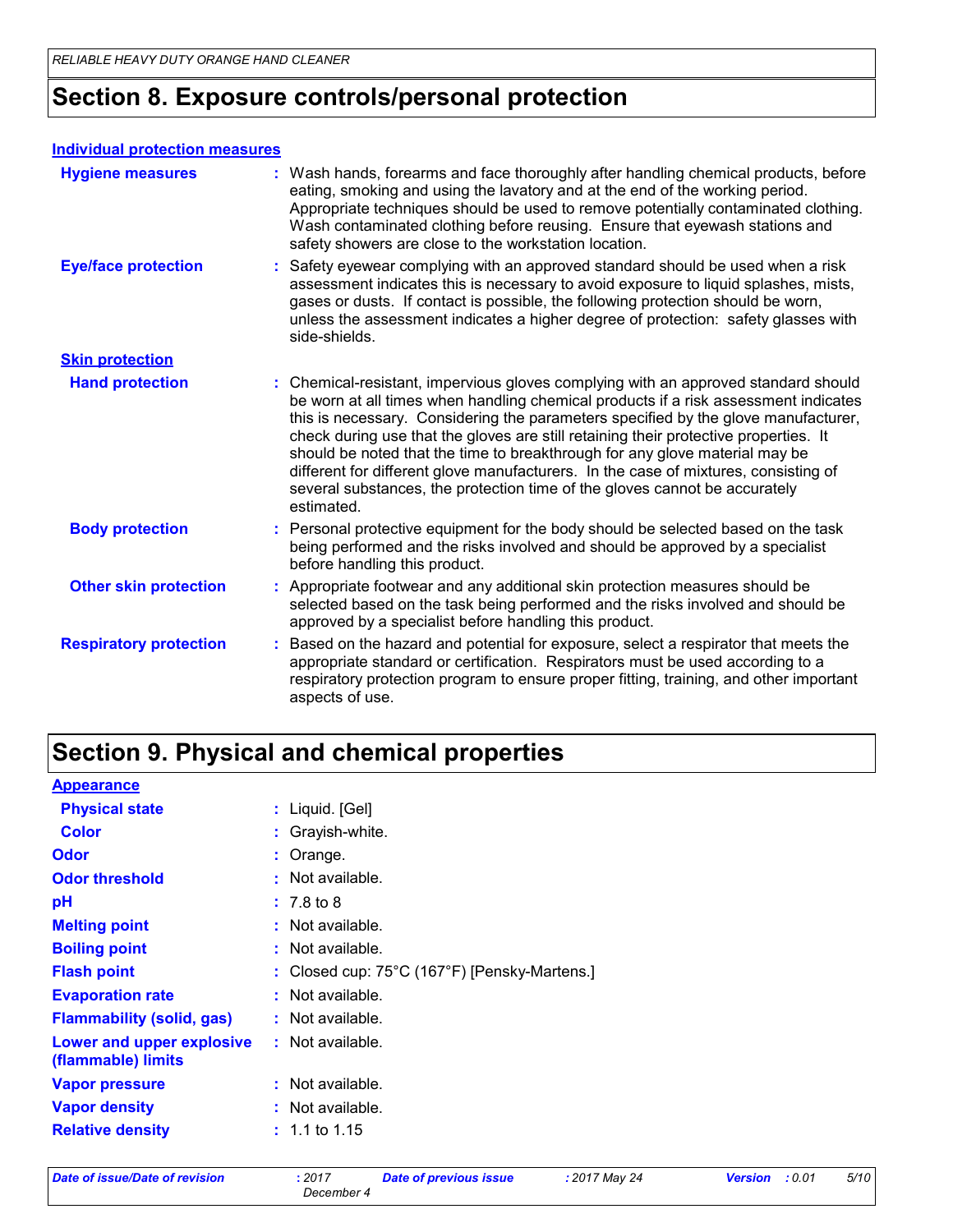### **Section 9. Physical and chemical properties**

| <b>Solubility</b>                                 | : Not available. |
|---------------------------------------------------|------------------|
| <b>Solubility in water</b>                        | : Not available. |
| <b>Partition coefficient: n-</b><br>octanol/water | : Not available. |
| <b>Auto-ignition temperature</b>                  | : Not available. |
| <b>Decomposition temperature</b>                  | : Not available. |
| <b>Viscosity</b>                                  | : Not available. |
| Flow time (ISO 2431)                              | : Not available. |

# **Section 10. Stability and reactivity**

| <b>Reactivity</b>                                   | : No specific test data related to reactivity available for this product or its ingredients.                                                                                 |
|-----------------------------------------------------|------------------------------------------------------------------------------------------------------------------------------------------------------------------------------|
| <b>Chemical stability</b>                           | : The product is stable.                                                                                                                                                     |
| <b>Possibility of hazardous</b><br><b>reactions</b> | : Under normal conditions of storage and use, hazardous reactions will not occur.                                                                                            |
| <b>Conditions to avoid</b>                          | : Avoid all possible sources of ignition (spark or flame). Do not pressurize, cut, weld,<br>braze, solder, drill, grind or expose containers to heat or sources of ignition. |
| <b>Incompatible materials</b>                       | : Reactive or incompatible with the following materials:<br>oxidizing materials                                                                                              |
| <b>Hazardous decomposition</b><br>products          | : Under normal conditions of storage and use, hazardous decomposition products<br>should not be produced.                                                                    |

### **Section 11. Toxicological information**

#### **Information on toxicological effects**

**Acute toxicity**

Not available.

#### **Irritation/Corrosion**

Not available.

#### **Sensitization**

Not available.

#### **Mutagenicity**

Not available.

#### **Carcinogenicity**

Not available.

### **Reproductive toxicity**

Not available.

#### **Teratogenicity**

Not available.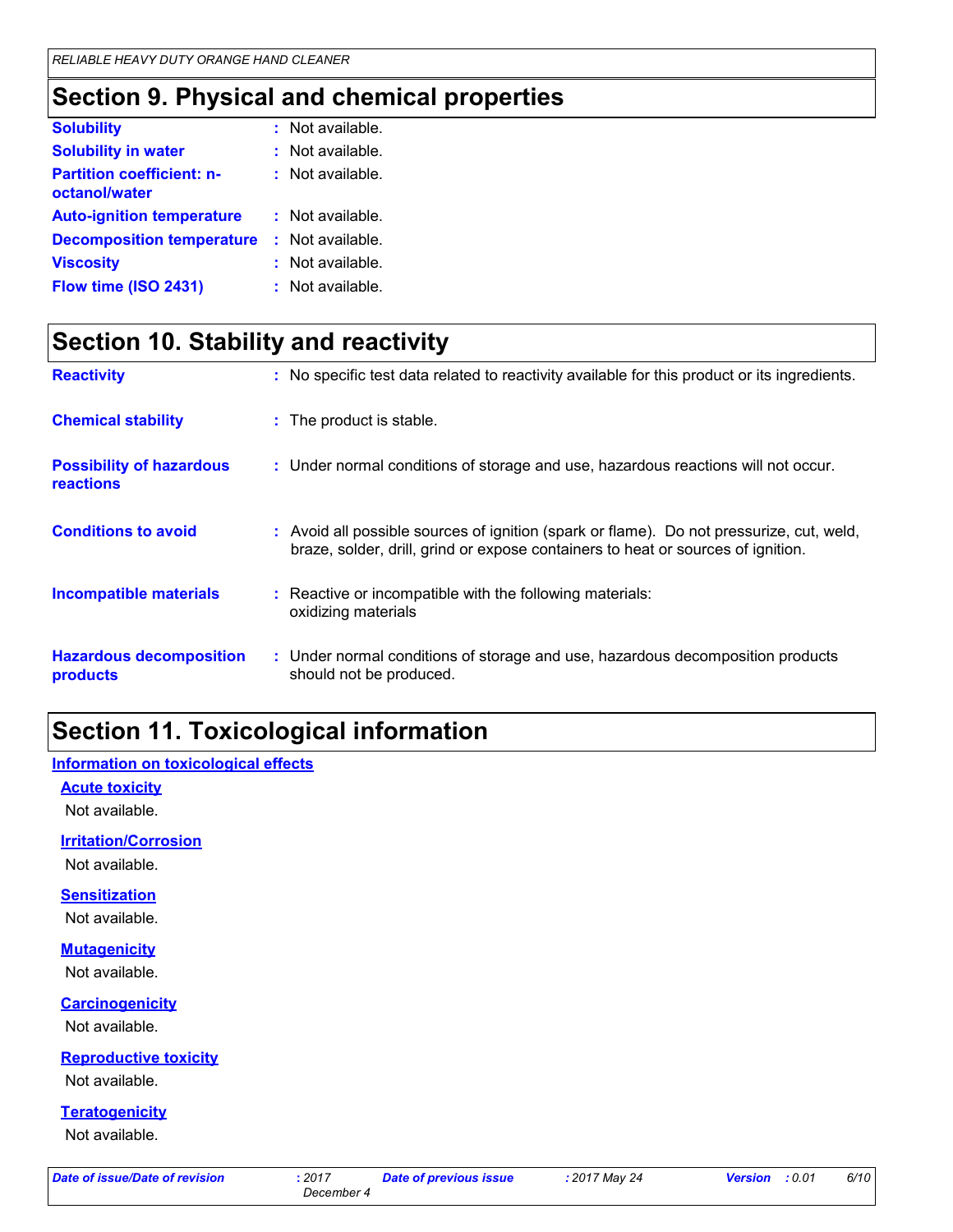# **Section 11. Toxicological information**

| <b>Specific target organ toxicity (single exposure)</b> |                                                                                          |  |  |
|---------------------------------------------------------|------------------------------------------------------------------------------------------|--|--|
| Not available.                                          |                                                                                          |  |  |
|                                                         |                                                                                          |  |  |
| Not available.                                          | <b>Specific target organ toxicity (repeated exposure)</b>                                |  |  |
|                                                         |                                                                                          |  |  |
| <b>Aspiration hazard</b>                                |                                                                                          |  |  |
| Not available.                                          |                                                                                          |  |  |
|                                                         |                                                                                          |  |  |
| <b>Information on the likely</b><br>routes of exposure  | : Not available.                                                                         |  |  |
| <b>Potential acute health effects</b>                   |                                                                                          |  |  |
| <b>Eye contact</b>                                      | : No known significant effects or critical hazards.                                      |  |  |
| <b>Inhalation</b>                                       | : No known significant effects or critical hazards.                                      |  |  |
| <b>Skin contact</b>                                     | : No known significant effects or critical hazards.                                      |  |  |
| <b>Ingestion</b>                                        | : No known significant effects or critical hazards.                                      |  |  |
|                                                         |                                                                                          |  |  |
|                                                         | Symptoms related to the physical, chemical and toxicological characteristics             |  |  |
| <b>Eye contact</b>                                      | : No specific data.                                                                      |  |  |
| <b>Inhalation</b>                                       | : No specific data.                                                                      |  |  |
| <b>Skin contact</b>                                     | : No specific data.                                                                      |  |  |
| <b>Ingestion</b>                                        | : No specific data.                                                                      |  |  |
|                                                         | Delayed and immediate effects and also chronic effects from short and long term exposure |  |  |
| <b>Short term exposure</b>                              |                                                                                          |  |  |
| <b>Potential immediate</b>                              | : Not available.                                                                         |  |  |
| effects                                                 |                                                                                          |  |  |
| <b>Potential delayed effects</b>                        | : Not available.                                                                         |  |  |
| <b>Long term exposure</b>                               |                                                                                          |  |  |
| <b>Potential immediate</b><br>effects                   | : Not available.                                                                         |  |  |
| <b>Potential delayed effects : Not available.</b>       |                                                                                          |  |  |
| <b>Potential chronic health effects</b>                 |                                                                                          |  |  |
| Not available.                                          |                                                                                          |  |  |
| <b>General</b>                                          | : No known significant effects or critical hazards.                                      |  |  |
| <b>Carcinogenicity</b>                                  | No known significant effects or critical hazards.                                        |  |  |
| <b>Mutagenicity</b>                                     | No known significant effects or critical hazards.                                        |  |  |
| <b>Teratogenicity</b>                                   | No known significant effects or critical hazards.                                        |  |  |
| <b>Developmental effects</b>                            | No known significant effects or critical hazards.                                        |  |  |
| <b>Fertility effects</b>                                | No known significant effects or critical hazards.                                        |  |  |
|                                                         |                                                                                          |  |  |

#### **Numerical measures of toxicity**

**Acute toxicity estimates**

Not available.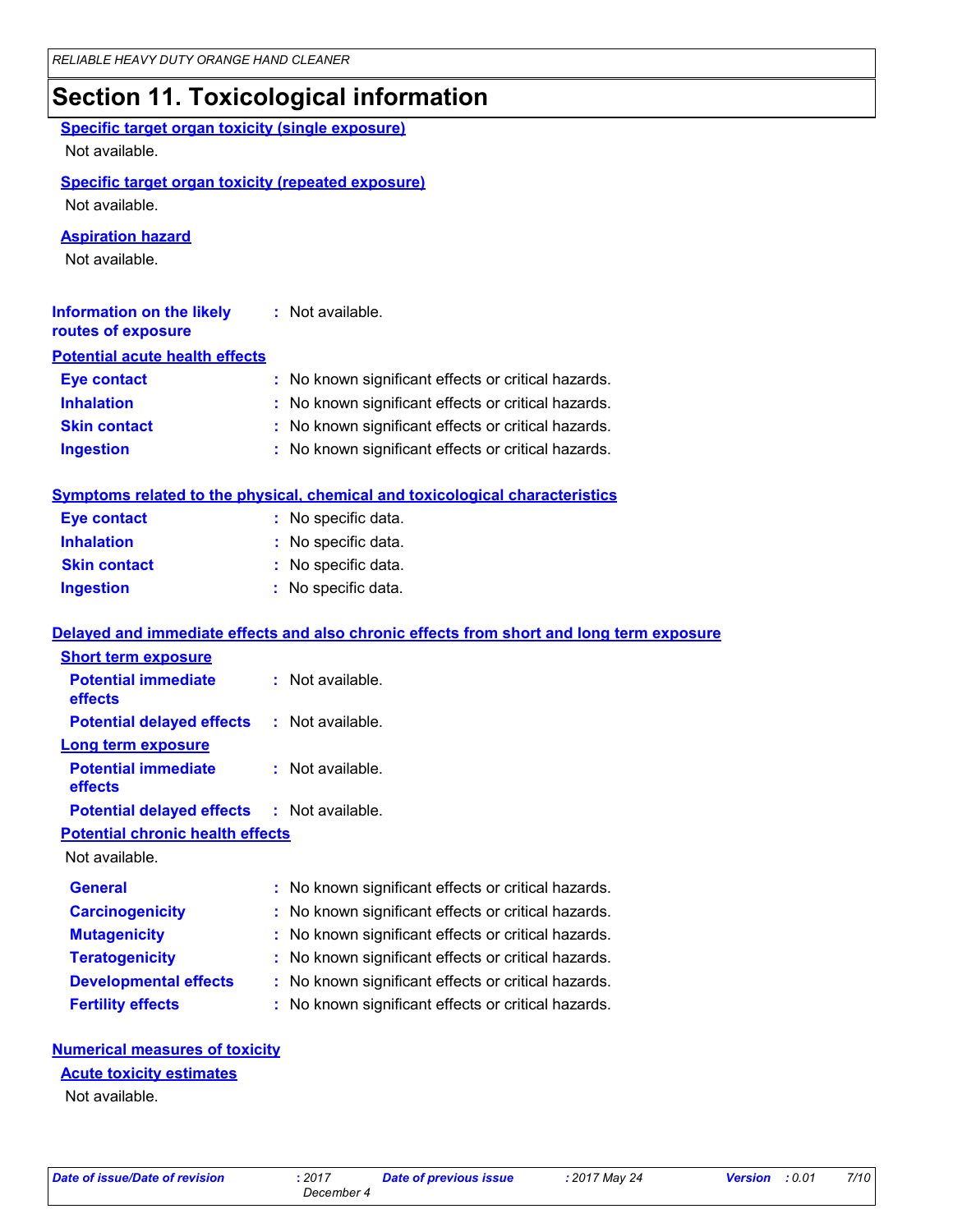## **Section 12. Ecological information**

#### **Toxicity**

Not available.

### **Persistence and degradability** Not available.

#### **Bioaccumulative potential**

Not available.

#### **Soil/water partition coefficient (KOC) :** Not available. **Mobility in soil**

**Other adverse effects** : No known significant effects or critical hazards.

### **Section 13. Disposal considerations**

**Disposal methods :**

The generation of waste should be avoided or minimized wherever possible. Disposal of this product, solutions and any by-products should at all times comply with the requirements of environmental protection and waste disposal legislation and any regional local authority requirements. Dispose of surplus and nonrecyclable products via a licensed waste disposal contractor. Waste should not be disposed of untreated to the sewer unless fully compliant with the requirements of all authorities with jurisdiction. Waste packaging should be recycled. Incineration or landfill should only be considered when recycling is not feasible. This material and its container must be disposed of in a safe way. Care should be taken when handling emptied containers that have not been cleaned or rinsed out. Empty containers or liners may retain some product residues. Vapor from product residues may create a highly flammable or explosive atmosphere inside the container. Do not cut, weld or grind used containers unless they have been cleaned thoroughly internally. Avoid dispersal of spilled material and runoff and contact with soil, waterways, drains and sewers.

### **Section 14. Transport information**

|                                       | <b>TDG Classification</b> | <b>DOT Classification</b>                      | <b>IATA</b>                      |
|---------------------------------------|---------------------------|------------------------------------------------|----------------------------------|
| <b>UN number</b>                      | Not regulated.            | Not regulated.                                 | Not regulated.                   |
| <b>UN proper</b><br>shipping name     |                           | $\overline{\phantom{0}}$                       |                                  |
| <b>Transport</b><br>hazard class(es)  |                           | $\overline{\phantom{0}}$                       | $\overline{\phantom{0}}$         |
| <b>Packing group</b>                  |                           | $\overline{\phantom{0}}$                       | $\overline{\phantom{0}}$         |
| <b>Environmental</b><br>hazards       | No.                       | No.                                            | No.                              |
| <b>Date of issue/Date of revision</b> | : 2017                    | <b>Date of previous issue</b><br>: 2017 May 24 | 8/10<br><b>Version</b><br>: 0.01 |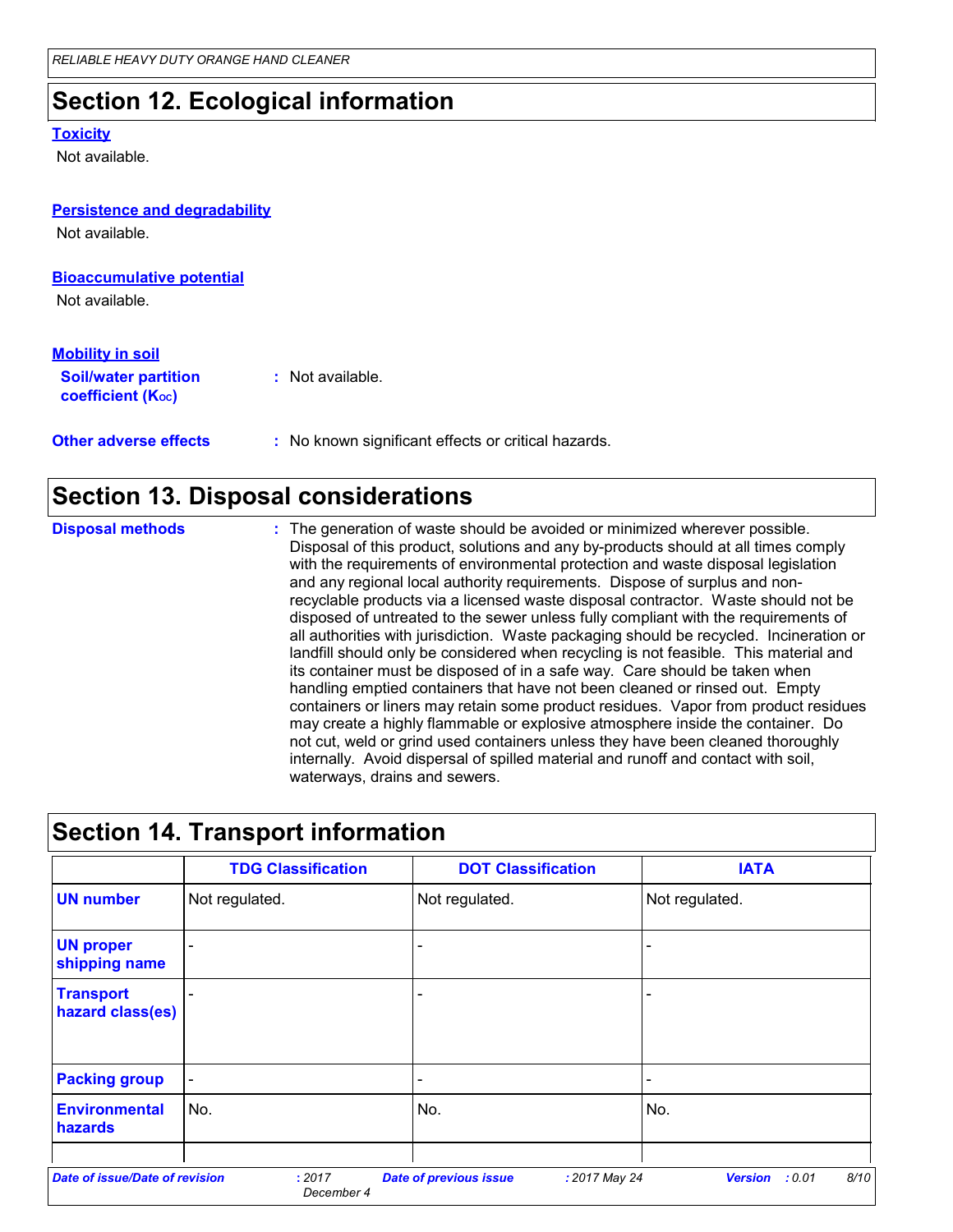# **Section 14. Transport information**

| <b>Additional</b> | - |  |
|-------------------|---|--|
| information       |   |  |
|                   |   |  |

|  | Special precautions for user : Transport within user's premises: always transport in closed containers that are              |  |
|--|------------------------------------------------------------------------------------------------------------------------------|--|
|  | upright and secure. Ensure that persons transporting the product know what to do in<br>the event of an accident or spillage. |  |

**Transport in bulk according :** Not available. **to Annex II of MARPOL and the IBC Code**

### **Section 15. Regulatory information**

#### **International lists Canada inventory :** Not determined. **United States :** Not determined. **Canadian lists Canadian NPRI :** The following components are listed: D-Limonene **CEPA Toxic substances :** None of the components are listed.

# **Section 16. Other information**

#### **History**

| <b>Date of printing</b>           | $: 2017$ December 5                                                                                                                                                                                                                                                                                                                                                                                                                                                                                                                                                                                   |
|-----------------------------------|-------------------------------------------------------------------------------------------------------------------------------------------------------------------------------------------------------------------------------------------------------------------------------------------------------------------------------------------------------------------------------------------------------------------------------------------------------------------------------------------------------------------------------------------------------------------------------------------------------|
| Date of issue/Date of<br>revision | $: 2017$ December 4                                                                                                                                                                                                                                                                                                                                                                                                                                                                                                                                                                                   |
| Date of previous issue            | $: 2017$ May 24                                                                                                                                                                                                                                                                                                                                                                                                                                                                                                                                                                                       |
| <b>Version</b>                    | : 0.01                                                                                                                                                                                                                                                                                                                                                                                                                                                                                                                                                                                                |
| <b>Key to abbreviations</b>       | $:$ ATE = Acute Toxicity Estimate<br><b>BCF</b> = Bioconcentration Factor<br>GHS = Globally Harmonized System of Classification and Labelling of Chemicals<br>IATA = International Air Transport Association<br>IBC = Intermediate Bulk Container<br><b>IMDG = International Maritime Dangerous Goods</b><br>LogPow = logarithm of the octanol/water partition coefficient<br>MARPOL = International Convention for the Prevention of Pollution From Ships,<br>1973 as modified by the Protocol of 1978. ("Marpol" = marine pollution)<br>UN = United Nations<br>HPR = Hazardous Products Regulations |

#### **Procedure used to derive the classification**

| <b>Classification</b>                 | <b>Justification</b> |
|---------------------------------------|----------------------|
| <b>FLAMMABLE LIQUIDS - Category 4</b> | Expert judgment      |

#### **Indicates information that has changed from previously issued version.**

**Notice to reader**